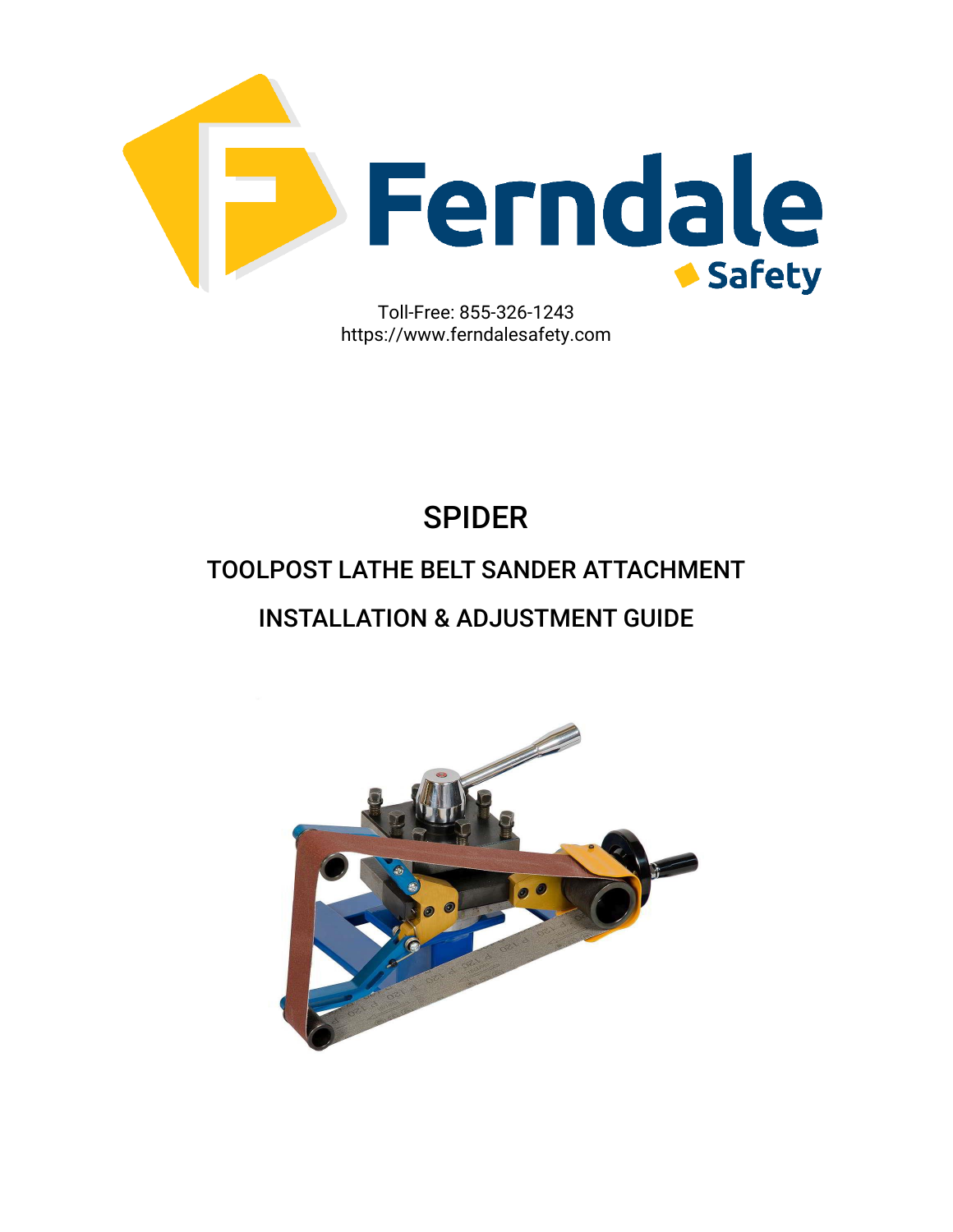Thank you for your purchase of our **lathe sanding attachment tool**.Ferndale Safety designed this **tool** to be easy to install and provide years of trouble-free service.

### Mounting and Installation

Mounting is easy as the belt holder mounts directly to the existing tool post. See the photo below.



## Installation of Belt

Note: It is possible to install a smaller belt than the width of the rollers. Example: Replace the 2" belt with a 1" belt.

**To install a new belt:** Squeeze the two arms together and slip the sanding belt over the rollers. Release the arms to tension the belt automatically. Turn the handwheel to make sure that the belt is seated correctly in the rollers.

**To remove a worn or used belt:** Squeeze the two arms together to release tension. Remove the belt.

\_\_\_\_\_\_\_\_\_\_\_\_\_\_\_\_\_\_\_\_\_\_\_\_\_\_\_\_\_\_\_\_\_\_\_\_\_\_\_\_\_\_\_\_\_\_\_\_\_\_\_\_\_\_\_\_\_\_\_\_\_\_\_\_\_\_\_\_\_\_\_\_\_\_\_\_\_\_\_\_\_\_\_\_\_\_\_\_\_\_